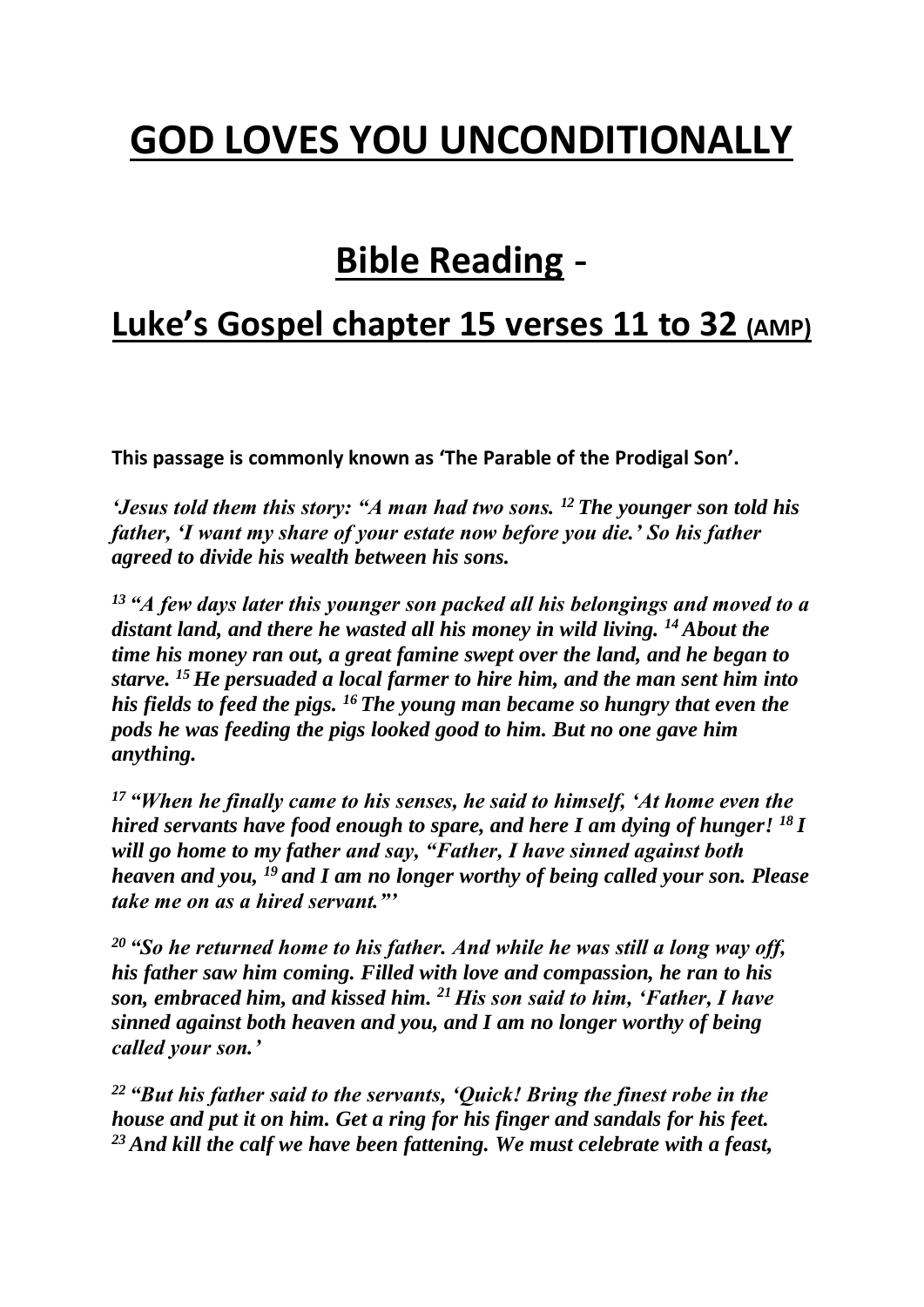*<sup>24</sup> for this son of mine was dead and has now returned to life. He was lost, but now he is found.' So the party began.*

*<sup>25</sup> "Meanwhile, the older son was in the fields working. When he returned home, he heard music and dancing in the house, <sup>26</sup> and he asked one of the servants what was going on. <sup>27</sup> 'Your brother is back,' he was told, 'and your father has killed the fattened calf. We are celebrating because of his safe return.'*

*<sup>28</sup> "The older brother was angry and wouldn't go in. His father came out and begged him, <sup>29</sup> but he replied, 'All these years I've slaved for you and never once refused to do a single thing you told me to. And in all that time you never gave me even one young goat for a feast with my friends. <sup>30</sup> Yet when this son of yours comes back after squandering your money on prostitutes, you celebrate by killing the fattened calf!'*

*<sup>31</sup> "His father said to him, 'Look, dear son, you have always stayed by me, and everything I have is yours. <sup>32</sup> We had to celebrate this happy day. For your brother was dead and has come back to life! He was lost, but now he is found!'"*

## **SERMON**

Let us pray

Father God, as we explore your Holy Scriptures together, and look at a passage that has become so familiar to many of us, we pray that you will open up our eyes to new truths, because today we want you to teach us something more about the awesome and amazing love you have for us, your people, and indeed for ALL people. In Jesus' Name we pray **AMEN!**

We have shared some hard teaching in recent months haven't we, and it came as no surprise to me that I felt God tell me this month to remind us all of His great and amazing love for every one of us. He has a way of life He wants us to lead, and it is a difficult one if we try to lead it in the flesh, but He wants us to try harder to be like Him because He knows this is what will bring us a real peace and joy. So like any good Father He rebukes and disciplines us and we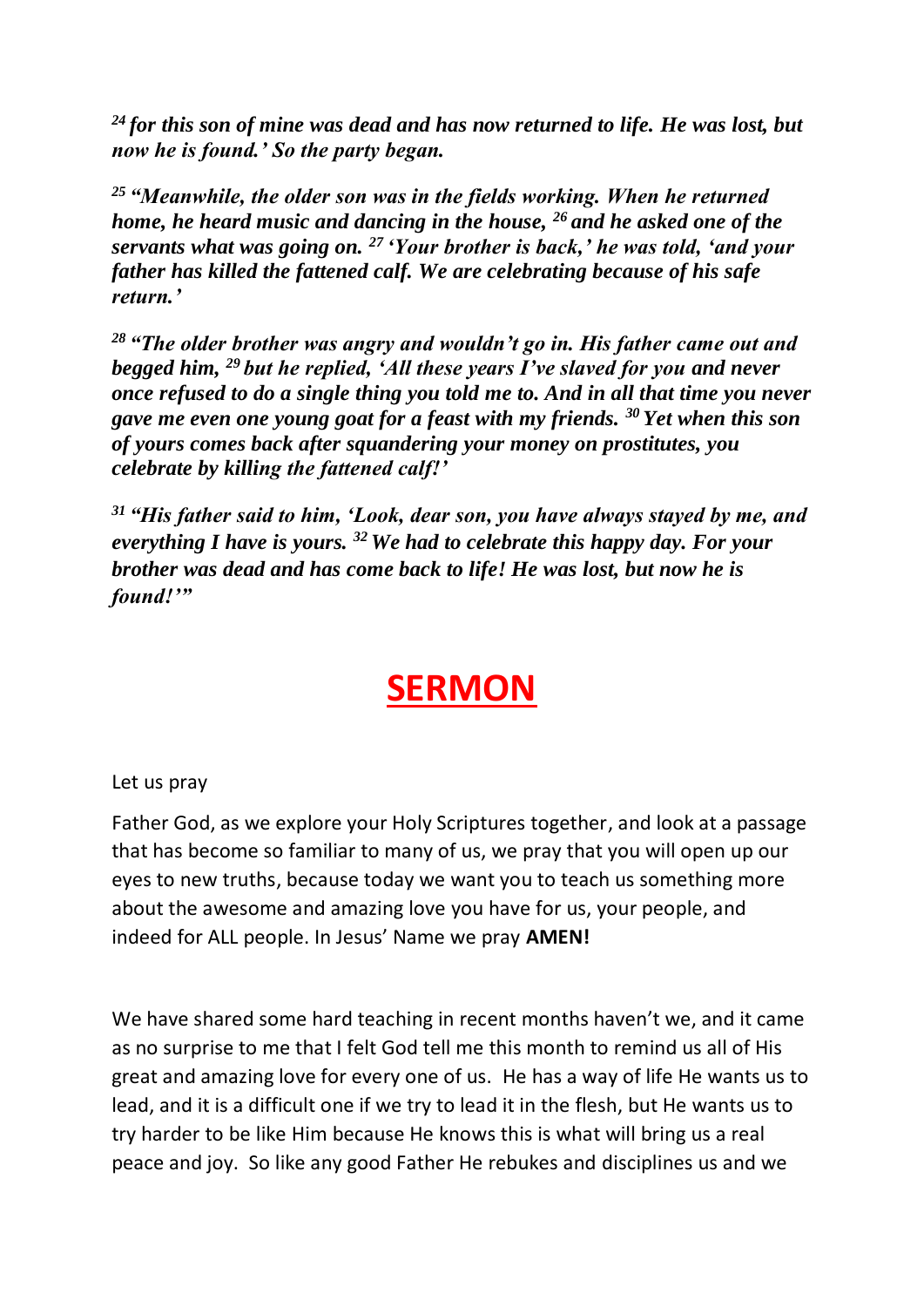have been looking at some of those things over recent months. But today I believe God wants to reassure and remind us that His love for us is total, unconditional and way and beyond any kind of love one human being can have for another.

I don't know about you but when I consider how pure, all powerful and how Holy God is, I often find it hard to believe that He would love me – a sinner, saved by grace.

Well it's true – If you take nothing else away from today I can tell you over and over - the truth of God's Word is that God **loves** you and me, and everyone on this planet equally.

He always has and He always will. It is completely impossible for God NOT to love you, and if you hear a voice in your mind telling you the contrary, it is a lie and it is the voice of Satan or one of his demons.

God has never NOT loved you and He never will NOT love you. OK?

In case you need to hear it again God loves you and what's more He loves us more than we can ever understand, this side of the grave!

God is the only perfect Father and a perfect father can only LOVE His children.

I am deliberately emphasising and repeating this fact because I believe there will be people here today who have struggled with this, perhaps for much of their life. If that is you, God wants to set you free today. God has made the ultimate sacrifice for you and me; our part is simply to believe and receive His gift of peace, joy and eternal life in Him.

Irrespective of whether your own biological father has loved you or not loved you, Father God is not like a human father, no matter how your own father might have behaved towards you, Father God can only *love* you. The Bible says, in 1 John 4, 'God **IS** love'.

We talked a lot about sin in recent months and God does hate sin **but** it's the sin he hates, **not** the person struggling with it. He loves each of us so much that He wants to help us, and show us the way not to sin, so our lives can be much more peaceful and joyful.

**That's my introduction! Now….**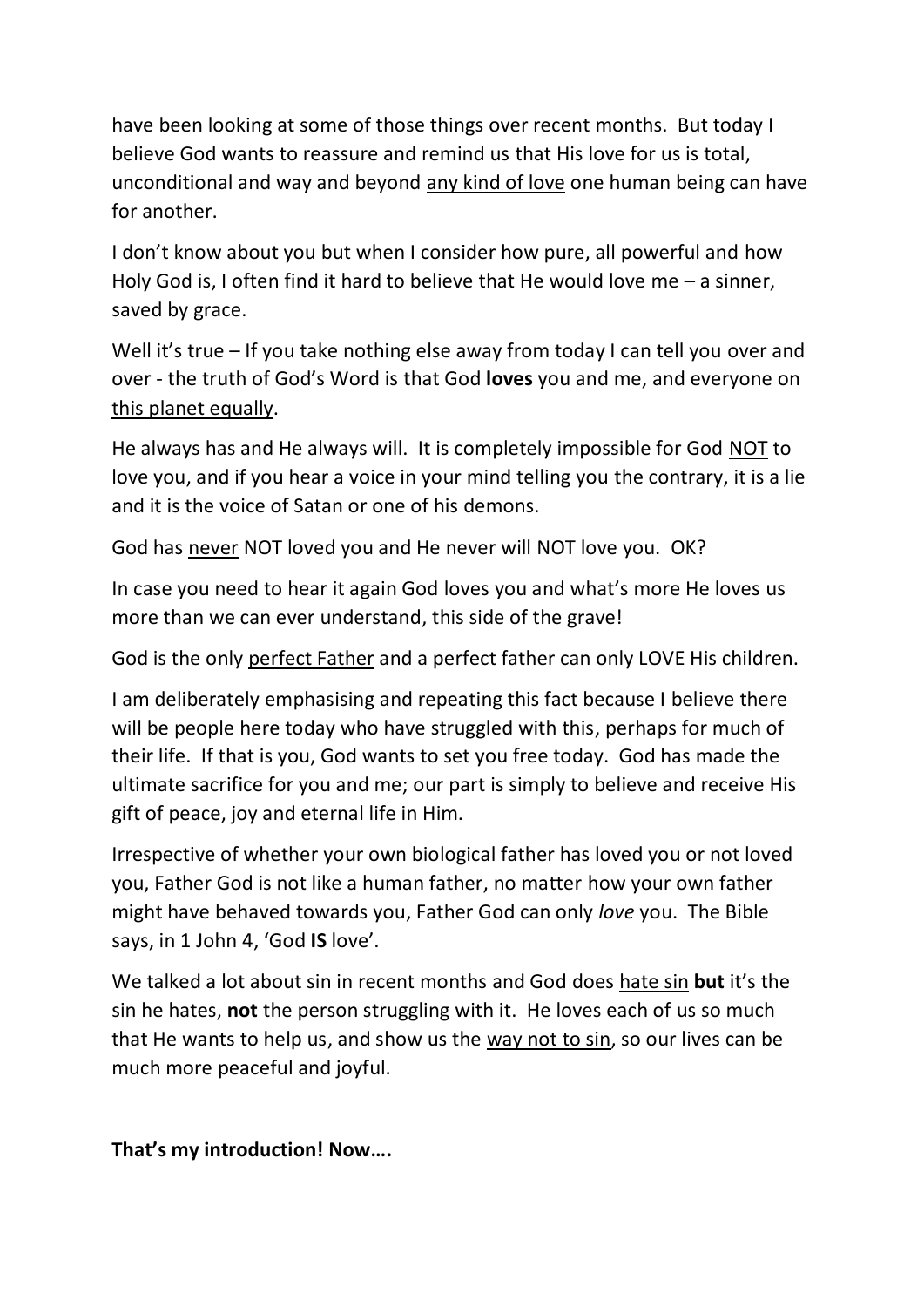…. what do we see in the Scripture passage today?

Well first let me say I am going to talk solely about verses 11 to 24 of this passage in Luke's Gospel and that is because I want to focus on the part of the parable that tells us about God's love.

If I was to focus on just one key point about this Scripture here in Luke's Gospel it is this:

God's love for all mankind is so deep, so awesome and totally unconditional, in that he even and especially loves to forgive those who repent of their sin something we talked about at length in February and March.

Interestingly, just before this parable, in verses 7 and 10 (which we didn't read) Jesus confirms this truth TWICE as He tells his listeners *"There is more joy in heaven over one lost sinner who repents and returns to God, than over ninetynine others who are righteous and haven't strayed away!"*

Now, back to the parable of the Prodigal Son - may I first reassure you that all scholars agree that in this passage the father Jesus refers to is not an earthly father but specifically Father God.

And looking at these Scriptures, I see five characteristics about our amazing God:

**First, Irrespective of how selfish we are - God loves us!**

**Second, Irrespective of how sinful we are - God loves us!**

**Third, God will go to extraordinary lengths to show us His love.**

**Fourth - When we repent, He restores us in an extraordinary way.**

**And my fifth point is that our God loves to rejoice with a party!**

Let me ask you - are you struggling with any of those five truths?

I did for years. Let me show you that these five points really are truths because God's Word does not lie.

Let's start with verse  $11 -$  what does that say?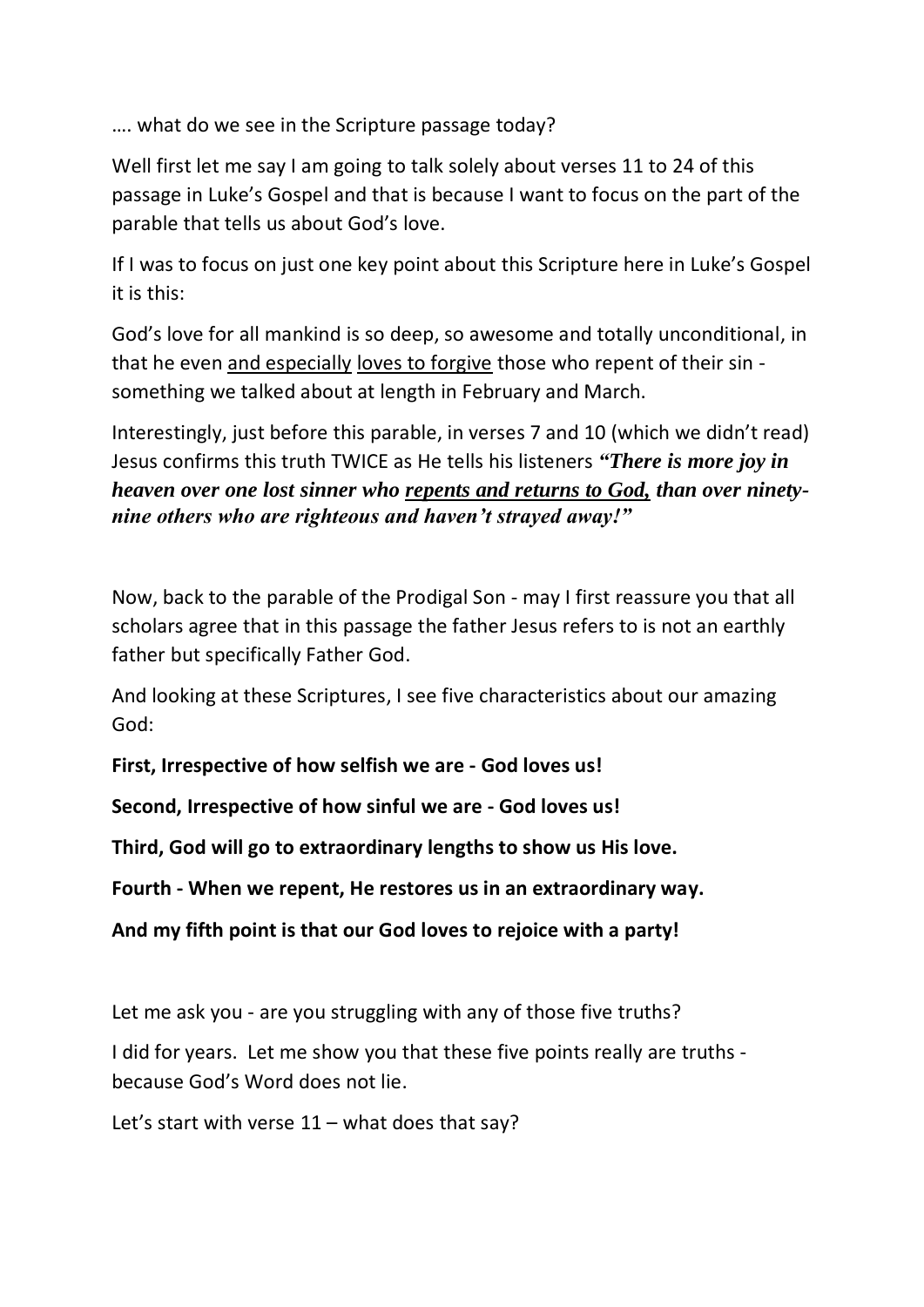#### *'To illustrate the point further, Jesus told them this story: "A man had two sons….*

What does it mean 'To illustrate this point further?' What point???

Well it always helps to set the context, and what we find in the earlier part of Luke's chapter, is that Pharisees and teachers of religious law were complaining that Jesus was associating with sinful people—even eating with them! The Pharisees had contempt for sinful people but Jesus did not. The Pharisees didn't believe the Messiah would associate with sinners! How wrong they were.

So Jesus told these leaders two parables about 'The Lost sheep' and 'The Lost Coin'.

In both cases the point He was making to these leaders (who He often referred to as hypocrites) was how much rejoicing there is in Heaven when a sinner repents.

So now (In verse 11) to illustrate the point further, He tells them the parable of the Prodigal Son to reinforce His teaching that God shows His love to all people including the **unrighteous**, but especially to sinners **who repent**!

Moving on then, here is verse 12:

#### *'The younger son told his father, 'I want my share of your estate now before you die.' So his father agreed to divide his wealth between his sons.'*

In the Jewish culture of the time, we see in Deuteronomy chapter 21 that if there were two sons, then when the father died, the first-born inherited two thirds of his father's wealth, and the younger son, one third.

To ask your father for your inheritance before his death was insulting. It was like saying 'I wish you were dead, give me a third of your wealth now.'

Apparently this son could have been stoned to death for treating his father in such a wicked and disrespectful way.

In that culture, no earthly father would have granted his son this request. The parable is a picture of the father showing totally unconditional love – the love that only God has for you and me.

Hence my first point is this: Irrespective of how selfish we are, God still loves us.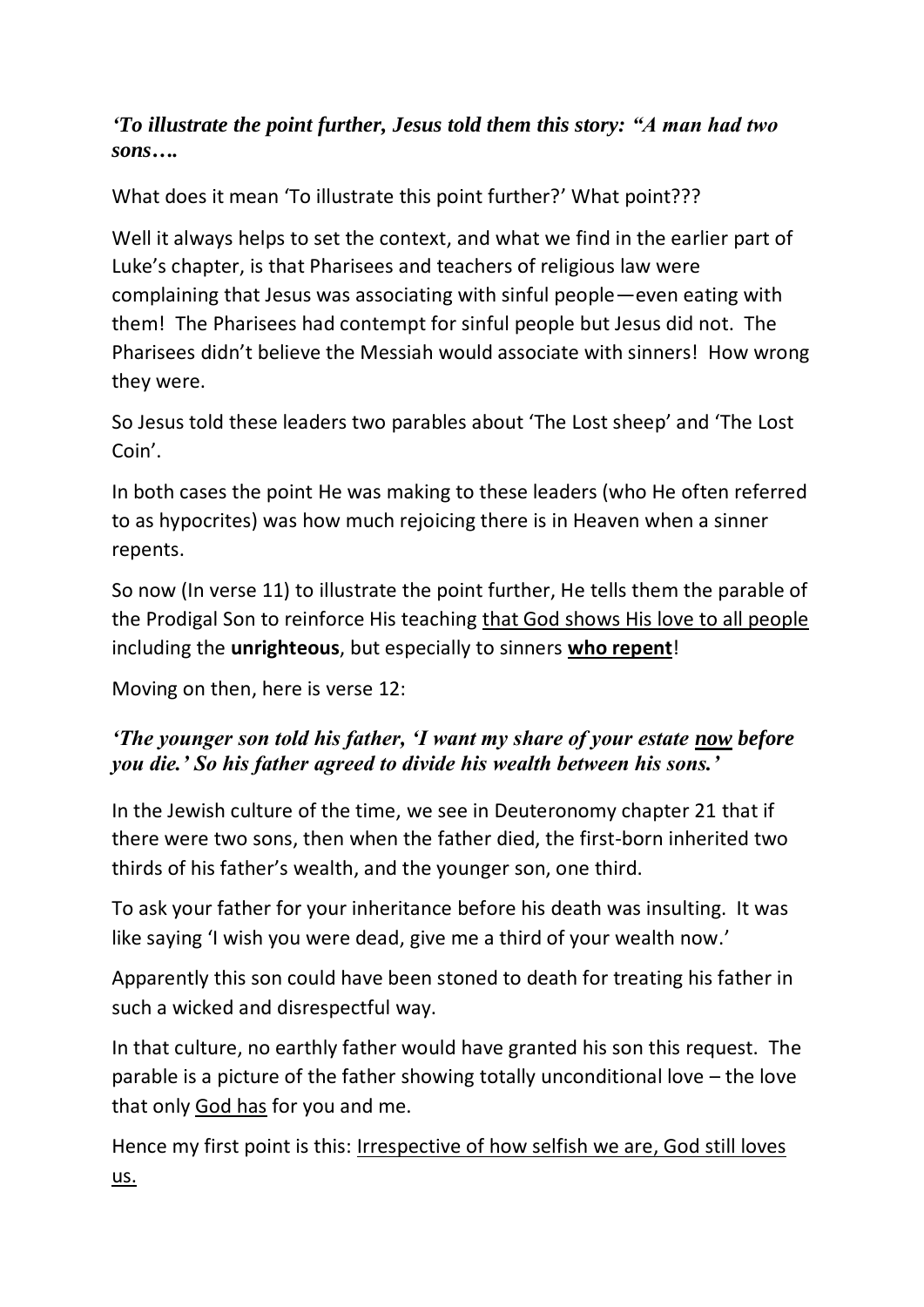Now let's look at verse 13.

#### *"A few days later this younger son packed all his belongings and moved to a distant land, and there he wasted all his money in wild living. "*

There is an indication that this young man may well have been a Godly Jewish man but clearly Jesus is describing someone who still likes the temptations and attractions that the world offers.

There are times when I can get drawn back to worldly things – maybe you can too? But we are about to be reminded of the consequences of following the ways of the world.

In verses 14 to 16 we read:

### *"About the time his money ran out, a great famine swept over the land, and he began to starve. He persuaded a local farmer to hire him, and the man sent him into his fields to feed the pigs. The young man became so hungry that even the pods he was feeding the pigs looked good to him. But no one gave him anything.'*

So having insulted his father by wishing he were dead, he now wastes all the money he was graciously given, on sin – in this case 'wild living'. Today it would be like flying off to some city famous for its 'anything goes' culture, to live a life of debauchery – taking advantage of loose women, driving fast cars, using drugs and alcohol. Whatever, takes your fancy.

And so it is that my second point is that irrespective of how sinful we are, God still loves us!

Of course he wants us to change from our ways, BUT He still loves us.

The young son seemingly got his just deserts because the Bible tells us in Romans 6 v 23 that *'the wages of sin is death'*. A famine came and he began to starve; he was close to physical death - and it's interesting that Jesus says he worked in a man's field feeding his pigs – interesting because for a Jew to tend to pigs was the height of humiliation! In Old Testament law, pigs were considered unclean and in Deuteronomy 14 it says*: 'You shall neither eat of their flesh nor touch their carcass.'*

I did wonder if Jesus included this reference to the man's humiliation of having to feed pigs as a kind of consequence for humiliating his father in the first place. The religious audience might have identified with the Old Testament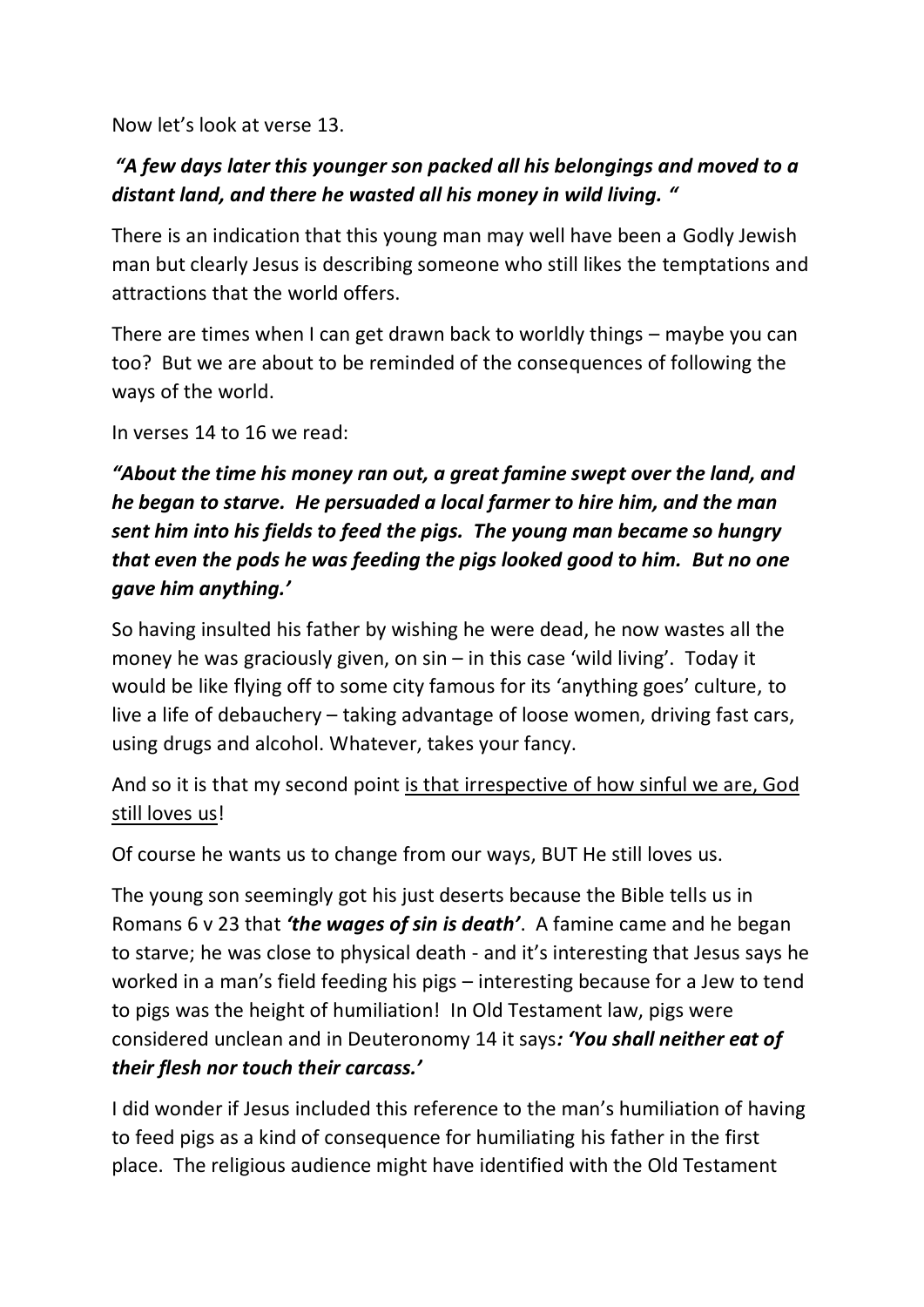law of 'an eye for an eye', a 'tooth for a tooth'. I could even imagine them giggling at the sinful man's fate.

Now we see in verses 17 to 19 the young man comes to his senses:

It says *"When he finally came to his senses, he said to himself, 'At home even the hired servants have food enough to spare, and here I am dying of hunger! I will go home to my father and say, "Father, I have sinned against both heaven and you, and I am no longer worthy of being called your son. Please take me on as a hired servant."'*

In order for this son to even consider returning home, he had to be near to death. How could he possibly explain to his father what he had done with all the money, and still expect his father to welcome him home?

He was starving and felt humiliated, but he realised his only chance of staying alive was to return to his father, and hope for the best.

When we play with sin, God can often take us to the very edge of what we can endure, because He knows it is only then that we will confess and repent of our pride and turn back to Him.

I am sure this man (the son) had carefully rehearsed what he was going to say to his father, because all he could really expect was some degree of mercy, hence his hope that his father might offer him the job of a being a servant.

Now what does Jesus tell us in verse 20:

### *"So he returned home to his father. And while he was still a long way off, his father saw him coming. Filled with love and compassion, he ran to his son, embraced him, and kissed him.'*

What a wonderful picture! The father, full of compassion, running to greet his son – can't wait to embrace him. What a loving dad.

Actually, if we take time to investigate the culture of the time, we discover this is the action of a father showing **outrageous** grace and love. It was far from normal human love at that time.

The reason my third point was that God will go to extraordinary lengths to show us His love. Is this:

When a patriarch (a family chief) or a father had been so wronged by a family member he would not even *consider* running to the offender. He would never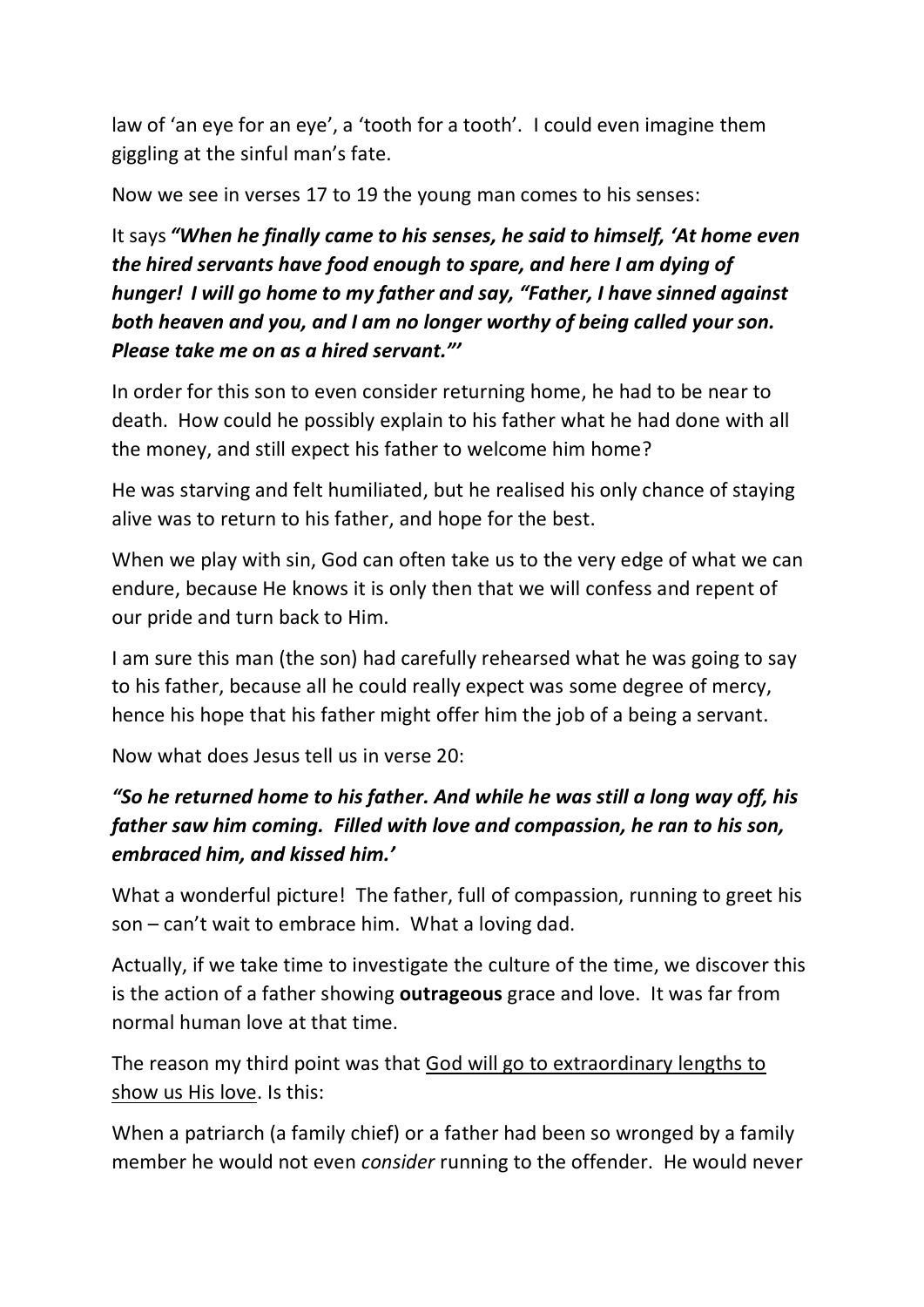even make the first move. This would be unthinkable. The offender – in this case the younger son – would be expected to more or less get on his hands and knees and grovel. But Jesus wanted to show the religious leaders that their understanding was not right. God doesn't want any repentant person to grovel and be humiliated. No, God is looking out for everyone caught up in sin to come to their senses, to repent, turn around and come back to Him, remorseful and aware of his or her unworthiness just as this son was.

As soon as God sees our recognition of our sin and our heart's desire to change, then God runs as fast as He can to greet and forgive us.

#### Outrageous, extraordinary love!

Because God looks at and knows our heart, in this story God knew what the young man was going to say before he got there, although God still needed to hear him say it. In verse 21 we read:

#### *'His son said to him, 'Father, I have sinned against both heaven and you, and I am no longer worthy of being called your son.''*

This is why I believe it is so important that when we sin, we confess out loud to God what we have done, acknowledge before God that it was wrong (this defeats pride, because pride says 'I was right') and ask God to forgive us. This is one reason I love the Anglican Church's liturgy, because every Sunday during the service there is a section in the prayers where the congregation acknowledge and confess their sins to Almighty God. It has great power in the Heavenly realm when we confess out loud this prayer, with a sincere and repentant heart.

Moving on, we now see that when we repent, God doesn't just restore us and our relationship with Him, but He does it in an extraordinary way! Listen again to verses 22 to 24:

### *'But his father said to the servants, "Quick! Bring the finest robe in the house and put it on him. Get a ring for his finger and sandals for his feet. And kill the calf we have been fattening. We must celebrate with a feast, for this son of mine was dead and has now returned to life. He was lost, but now he is found." So the party began.'*

This for me is the pivotal verse – it gives us all hope. No matter what you and I have done – either in the past or today or what we may do in the future - the